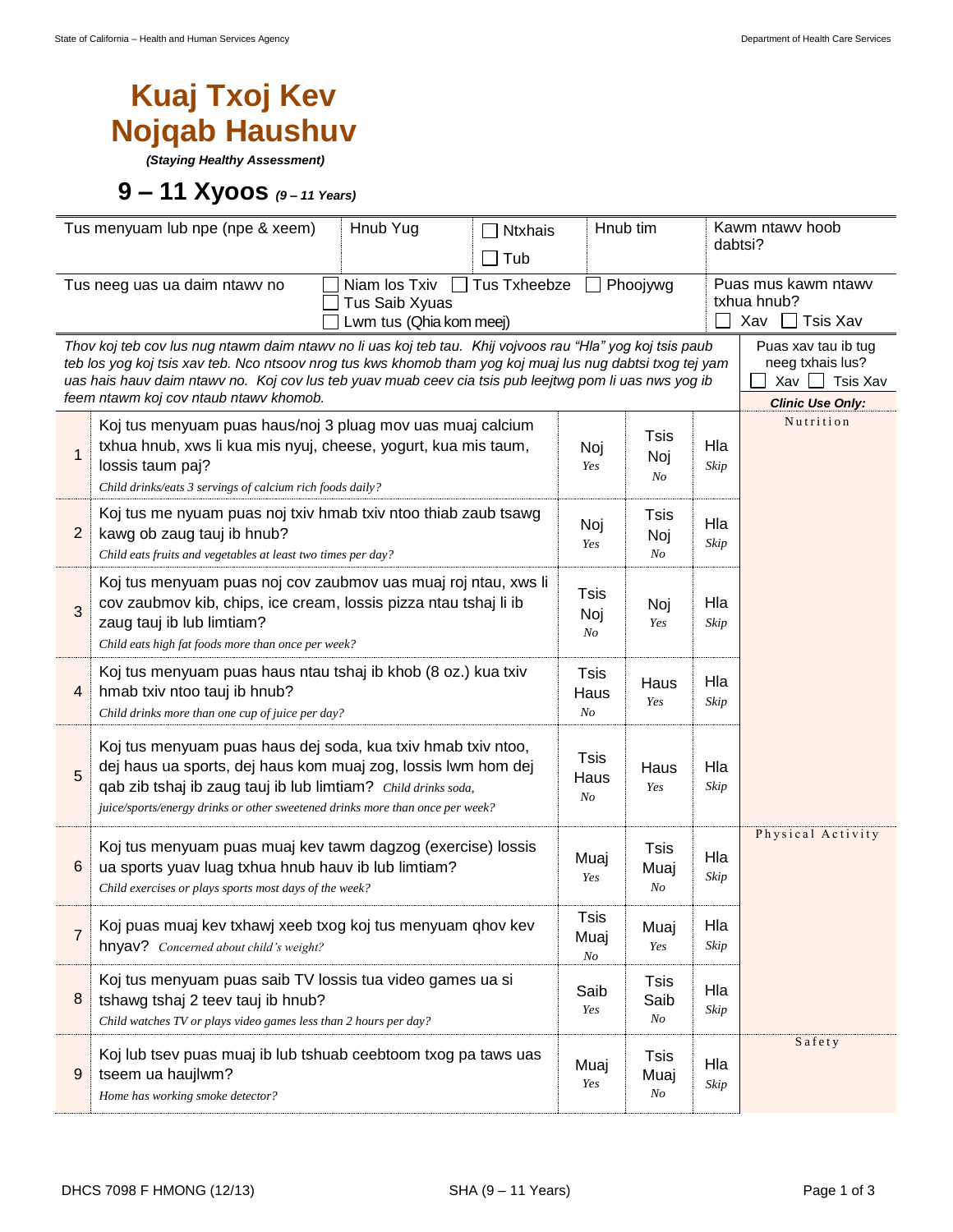| 10 | Koj lub tsev puas muaj tus nab npawb ntawm Poison Control<br>Center (800-222-1222) lo ze ntawm lub xovtooj?<br>Home has phone # of the Poison Control Center posted by phone?                                                                                               | Muaj<br>Yes                           | <b>Tsis</b><br>Muaj<br>N <sub>O</sub> | Hla<br>Skip |                  |
|----|-----------------------------------------------------------------------------------------------------------------------------------------------------------------------------------------------------------------------------------------------------------------------------|---------------------------------------|---------------------------------------|-------------|------------------|
| 11 | Koj tus menyuam puas niaj zaus siv txoj hlua zoj duav thaum<br>zaum tom qab hauv tsheb (lossis siv lub rooj tiag menyuam<br>pobtw (booster seat) yog koj tus menyuam qis tshaj li 4'9")?<br>Child always uses a seat belt in the back seat (or booster seat) if under 4'9"? | Siv<br>Yes                            | Tsis<br>Siv<br>No                     | Hla<br>Skip |                  |
| 12 | Koj tus menyuam puas siv sijhawm mus nyob ze ib lub pas dej<br>da, ib tug dej, lossis ib lub pas dej?<br>Child spends time near a swimming pool, river, or lake?                                                                                                            | Tsis<br>Mus<br>No                     | Mus<br>Yes                            | Hla<br>Skip |                  |
| 13 | Koj tus menyuam puas siv sijhawm mus nyob hauv ib lub tsev<br>uas muaj ib rab phom?<br>Child spends time in home where a gun is kept?                                                                                                                                       | <b>Tsis</b><br>Nyob<br>N <sub>O</sub> | Nyob<br>Yes                           | Hla<br>Skip |                  |
| 14 | Koj tus menyuam puas siv sijhawm mus nyob nrog tej tus tibneeg<br>uas nqa ib rab phom, rab riam, lossis lwm hom riam-phom?<br>Child spends time with anyone who carries a gun, knife, or other weapon?                                                                      | Tsis<br>Mus<br>N <sub>O</sub>         | Mus<br>Yes                            | Hla<br>Skip |                  |
| 15 | Koj tus menyuam puas niaj zaus ntoo ib lub kausmom thaiv<br>taubhau thaum nws caij bike, skateboard, lossis scooter?<br>Child always wears helmet when riding a bike, skateboard, or scooter?                                                                               | <b>Ntoo</b><br>Yes                    | <b>Tsis</b><br>Ntoo<br>No             | Hla<br>Skip |                  |
| 16 | Koj tus menyuam puas tau pom lossis raug tibneeg tsimtxom<br>lossis ua tsiv rau dua li?<br>Child ever witnessed or been victim of abuse or violence?                                                                                                                        | Tsis<br>Yog<br>$N_{O}$                | Yog<br>Yes                            | Hla<br>Skip |                  |
| 17 | Koj tus menyuam puas tau raug ntaus lossis tau ntaus lawm tug<br>xyoo tas los no?<br>Has child been hit or hit someone in the past year?                                                                                                                                    | Tsis<br>Tau<br>N <sub>O</sub>         | Tau<br>Yes                            | Hla<br>Skip |                  |
| 18 | Koj tus menyuam puas tau raug thab, pheej ntshai nyob tsam<br>lwm tus ho thab nws hauv tsev kawm ntawv/ib ncig zejzos (lossis<br>raug thab cyber-bullied)?<br>Has child ever been bullied, felt unsafe at school/neighborhood (or been cyber-bullied)?                      | <b>Tsis</b><br>Tau<br>$N_{O}$         | Tau<br>Yes                            | Hla<br>Skip |                  |
| 19 | Koj puas pab koj tus menyuam txhuam hniav thiab siv xov dig<br>hniav txhua hnub?<br>Child brushes and flosses teeth daily?                                                                                                                                                  | Pab<br>Yes                            | <b>Tsis</b><br>Pab<br>No              | Hla<br>Skip | Dental Health    |
| 20 | Koj tus menyuam puas pheej niaj zaus tu siab lossis nyuaj siab?<br>Child often seems sad or depressed?                                                                                                                                                                      | <b>Tsis</b><br>Tu<br>No               | Tu<br>Yes                             | Hla<br>Skip | Mental Health    |
| 21 | Koj tus menyuam puas siv sijhawm mus nyob ze ib tug tibneeg<br>uas haus luamyeeb?<br>Child spends time with anyone who smokes?                                                                                                                                              | Tsis<br>Siv<br>No                     | Siv<br>Yes                            | Hla<br>Skip | Tobacco Exposure |